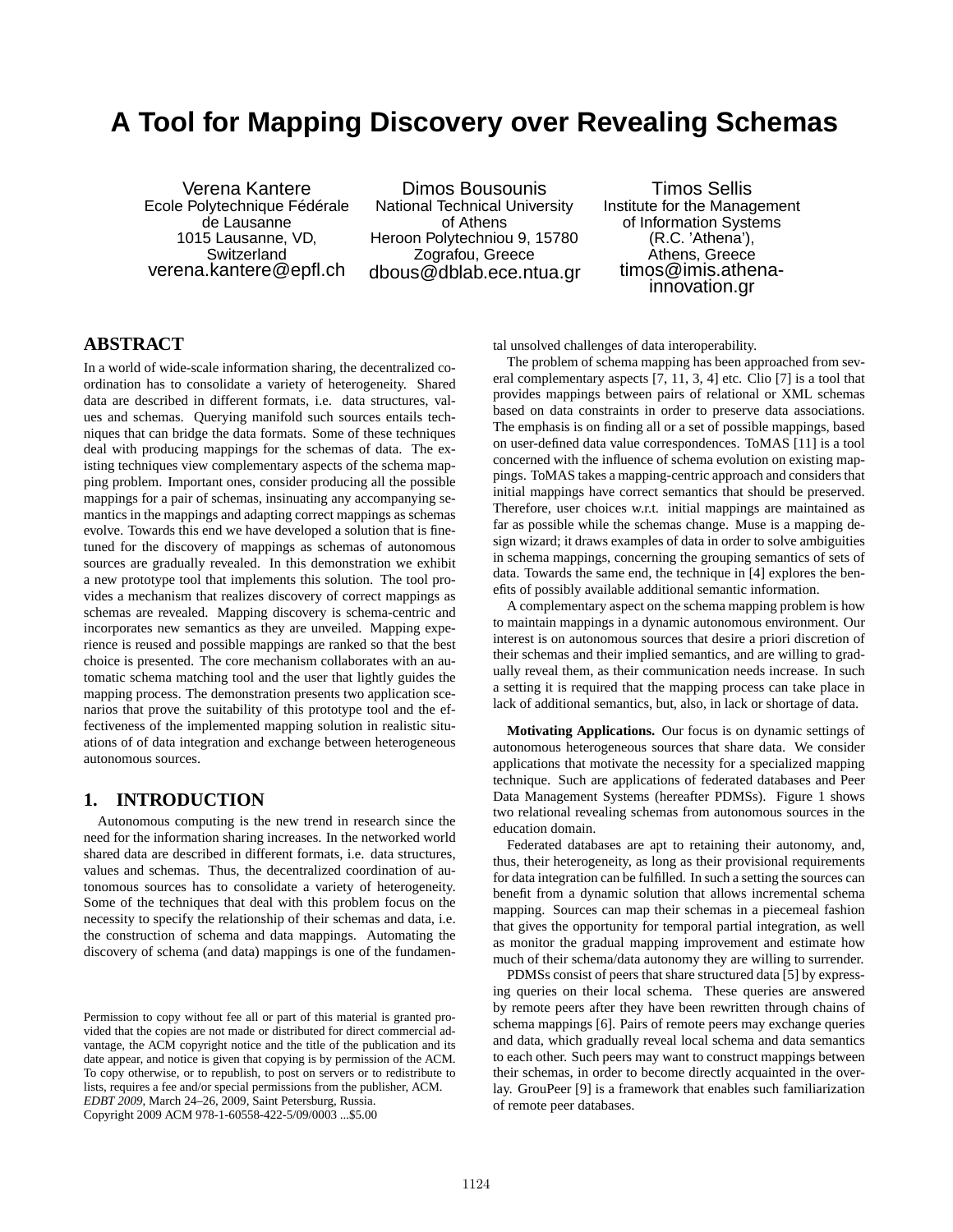

**Figure 1: A pair of revealing schemas.**

In both settings the task of schema mapping is vital and should be performed in a dynamic manner. Initial mappings on partial schemas should be progressively refined as schemas are revealed, and adhere to the new overall knowledge of semantics. It is important that possible mappings are prioritized, so that users are presented with correct mappings instead of trying to navigate among numerous ambiguously different mapping versions. Furthermore, mapping experience should be appropriately memorized and reused in each new phase of schema reveal.

**The Mapping Mechanism.** The work in [8] describes a schema mapping solution that is fine-tuned for autonomous heterogeneous sources that share data. As schemas are gradually revealed the mechanism discovers mappings in a semi-automatic manner. At each disclosure of schema parts the mappings change so that they reflect the incrementally unveiled schema semantics. The mechanism searches efficiently the mapping space for possible mappings, so that the more accurate mappings are discovered first. Possible mappings are ranked so that the user is presented with the best choice. An intuitive and simple interface enables the user to lightly guide the schema mapping through coarsely expressing her opinion on the mapping structure. Accumulated experience during the mapping process is valuable and exploited by the mechanism in future mapping phases. Appropriate memorization of this experience facilitates mapping adaptation to new schema semantics, such that the same mistakes are avoided but, also, search in the mapping space becomes more efficient. The mechanism can take advantage of value constraints on the schema matching, so that it produces value-conditional mappings. Depending on the application setting, value constraints are input either by query traffic between the mapped sources, or by respective data samples.

**Demonstration Proposal.** This demonstration presents a new prototype tool that implements the discussed mapping solution. Two application scenarios are displayed, that prove the suitability of the tool for settings of heterogeneous autonomous environments that integrate or exchange data. Specifically, examples from a federated database system that performs dynamic data integration and a peer data management system [6] that performs data exchange show multifarious situations of gradual schema reveal that require adaptive schema-centric mapping discovery, provided by the prototype mapping tool.



**Figure 2: The workflow of the mapping procedure**



**Figure 3: Architecture of the mapping tool.**

# **2. OVERVIEW OF THE MAPPING PROCESS**

The mapping process formulates the mappings for a pair of revealing schemas. We outline the workflow of the mapping process and we summarize the core mapping algorithm.

#### **2.1 The mapping functionality**

The mapping process, (depicted in Figure 2), is deployed in iterative phases that construct the mappings between two schemas  $S<sub>S</sub>$ and  $S_T$ , (as in Figure 1). Each phase takes as input the currently revealed schema parts as well as the user feedback. The initial phase initiates all the associative structures used by the mapping mechanism. The following phases incrementally change these structures in order to reflect the current mapping experience. In each phase there is new user feedback and/or newly revealed schema information.

The schema information is processed and formatted in a generic schema model that encapsulates the schema elements, foreign key and, possibly, data-value constraints, as well as deduced constraint information. This information is directed to the automatic schema matching tool, which produces 1−1 concept correspondences paired with some confidence value, that show the certainty of the matcher about this result. This set of undirected correspondences is processed by the mechanism, that produces two sets of directed correspondences,  $\mathcal{C}_{\mathcal{D}_S}$  and  $\mathcal{C}_{\mathcal{D}_T}$  that are used for the construction of mappings for the two schemas. The mappings are initialized in the initial phase or improved in the following ones by the mapping algorithm summarized in Section 2.2. These mappings are presented to the user, who can give feedback w.r.t. to their correctness. The feedback is coarse intuitive estimations that can be made by an non-advanced user. This feedback enables the mechanism to learn about mistakes on the semantics of the current mappings, which are memorized and avoided in future mapping phases.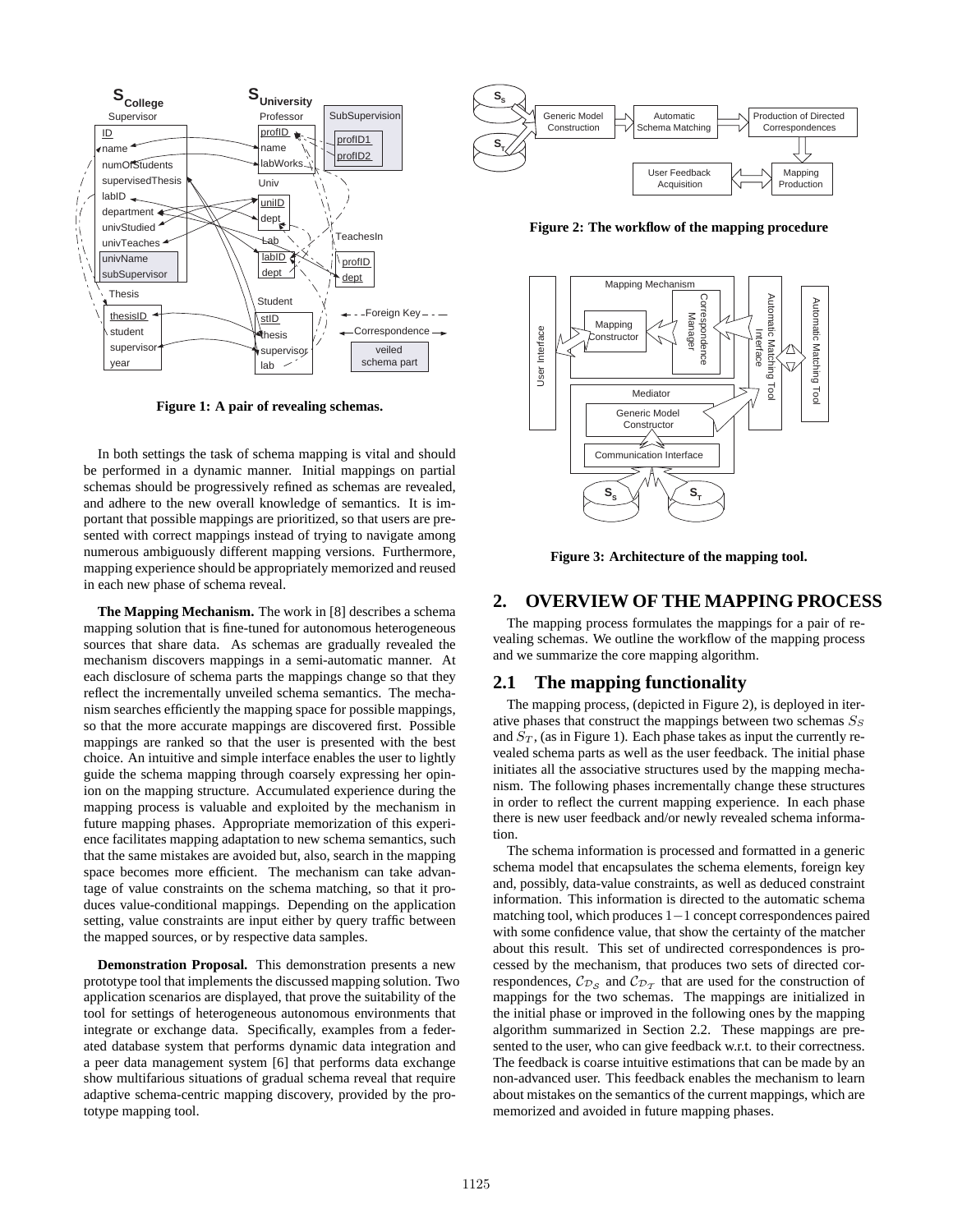# **2.2 The mapping algorithm**

The mapping process is realized by an iterative algorithm that searches and presents the most likely correct mapping in each phase of schema reveal and/or user feedback. The algorithm constructs schema mappings of the forms GAV (Global-As-View) or LAV (Local-As-View) [10] between schemas  $S_S$  and  $S_T$ . Both schemas are gradually revealed and matched by the automatic matching tool, which produces a set of undirected correspondences of schema concepts,  $C_{\mathcal{U}}$ .

**Managing Correspondences** The undirected correspondences between the source and target schema,  $C_{\mathcal{U}}(S_{\mathcal{S}}, S_{\mathcal{T}})$  are broken into directed ones, that show subsumption of the corresponded concepts. These are stored in the sets  $\mathcal{C}_{\mathcal{D}_S}$   $\mathcal{C}_{\mathcal{D}_T}$  that are intended to be employed in mappings for the source and the target schema, respectively. The two sets are augmented with inferred directed correspondences. Roughly, for a directed correspondence  $C_D(E_S, E_T^f)$ , the inferred correspondence  $C_D(E_S, E_T^p)$  is inferred, iff  $E_T^f$  is a foreign key to  $E_T^p$ , in schema  $S_T$ ; this is inserted in  $\mathcal{C}_{\mathcal{D}_T}$ . Analogous inferences are inserted in  $\mathcal{C}_{\mathcal{D}_\mathcal{S}}$ .

**Discovering Mappings.** The mechanism discovers a GAV and a LAV mapping for a relation  $R<sub>S</sub>$ , from  $S<sub>S</sub>$  to the target schema  $S<sub>T</sub>$ , denoted as  $M_G(R_S, S_T)$  and  $M_L(R_S, S_T)$ . A special structure defined as  $M_{atrix}(R_S, S_T)$  is associated with each of these two mappings, which keeps track of changes, along the iteration of the mapping process. Briefly, for each attribute of  $R_S$ ,  $M_{atrix}(R_S, S_T)$ logs the currently chosen correspondence, as well as the rest possible correspondences; moreover, it keeps track of the correspondences that were selected in previous mapping iterations and were proven to be wrong. For the chosen correspondence of each attribute,  $M_{atrix}$  also indicates the respective join path in  $S_T$  that should be incorporated in the mapping. Also, it keeps track of join paths that were proven to be inappropriate. Intuitively, a join path is the combination of joined relation attributes of the target schema that is used so that the correspondence can be included in the specific mapping.

The algorithm finds the most *appropriate*, i.e. short, join paths for each one of the selected correspondences or the attributes of  $R<sub>S</sub>$  in an efficient manner. Visualizing the relations of  $S<sub>T</sub>$  to be involved in the mapping as nodes of a graph, the algorithm aims to inter-connect the nodes such that the paths between all pairs of nodes are short. Such a graph connection is translated as a tight correlation of the concepts involved in the respective mapping.

**Incorporating user feedback** The initialization of  $M_{atrix}(R_S, S_T)$  is improved iteratively as  $S_S$  is revealed<sup>1</sup> and as the user gives feedback on the quality of the presented mapping. Table 1 shows an instance of  $M_{atrix}$  (Supervisor,  $S_{University}$ ). The user annotates each row of the  $M_{atrix}$  with pre-defined characterizations; these provoke predefined actions that aim to memorize the user feedback and employ it for mapping refinement. These characterizations are intuitive, such that the user has no difficulty in assigning them.

# **3. THE MAPPING TOOL**

The mapping tool, depicted in Figure 3 is composed of the core module that implements the mapping mechanism, as well as some peripheral modules that perform the communication with the external environment, i.e. the user, the relational sources, and the automatic matching tool.

**Schema/Data Mediator.** A mediator that communicates with

the external relational sources imports information about the pair of revealing schemas. The mediator comprises a communication interface, as well as a module that preprocesses the incoming information and formulates it appropriately, so that it can be input in the mapping mechanism. The interface imports elements of the revealing schemas, i.e. relations, attributes, constraints, and, occasionally data values. This information is processed in the generic model constructor, which formulates it in a structure that is: (i) incremental, so that new elements can be added when they are revealed, and (ii) it extracts implicit information, such as inheritance of schema constraints.

**Automatic Matching Tool Interface.** The mapping tool leverages the task of primitive conceptual matchings for the pair of incoming schemas to an automatic matching tool . In this prototype we have employed the well-known free matcher COMA++ [1]. The interaction of the mapping mechanism and the matcher is performed by the automatic matching tool interface. Through this interface the matcher receives the schema (and data) information and as well as a predefined set of good element correspondences. Based on this input, the matcher captures  $1 - 1$  correspondences between schema elements, input to the mechanism.

**User interface.** The mapping mechanism interacts with the user through the user interface. The latter enables the user to visualize the current mapping phase and communicate the human rationale to the mapping mechanism. The user is presented with the current mapping and is requested to make coarse intuitive estimations that can lightly guide the next phases of the mapping process.

**Mapping Mechanism.** The core module of the mapping tool is the mapping mechanism. The latter performs central interaction with all three communication ends and implements the mapping algorithm. Concerning interaction, the mapping mechanism receives, processes and redistributes information from and to the external modules. The generic schema models received from the mediator are processed so that primitive a priori concept correspondences are defined. Together with the generic models, these correspondences are input to the automatic matching tool interface. The output of the latter is processed so that sets of directed correspondences are formed. Furthermore, the mapping mechanism outputs the current mapping to the user interfaces and receives from the latter the user feedback, to be taken into account throughout the next mapping phases.

Beyond interaction, the mechanism realizes the algorithm that produces initial sets of GAV/LAV mappings, and iteratively improves these mappings along mapping phases with new user feedback and newly revealed schema elements.

#### **4. DEMONSTRATION**

In this demonstration the visitors are presented with two application scenarios of the prototype mapping tool which prove the suitability of the latter in a variety of autonomous environments. The first scenario is related to the data exchange field and presents the utility of the mapping tool in a PDMS, and the second scenario is related to the data integration field and presents the utility of the mapping tool in a system of federated databases. The examples demonstrate situations of gradual schema reveal that require adaptive schema-centric mapping discovery, provided by the tool.

For both scenarios the demonstration shows running examples with source schemas from the domain of education and medicine [2]. The schemas are presented in variations in order to illustrate the mapping process for pairs of schemas of different similarity, i.e. of different degrees of schema matching. The variations comprise schemas with different structure, which exemplify different

<sup>&</sup>lt;sup>1</sup>Note that  $S_T$  can be gradually revealed, too.